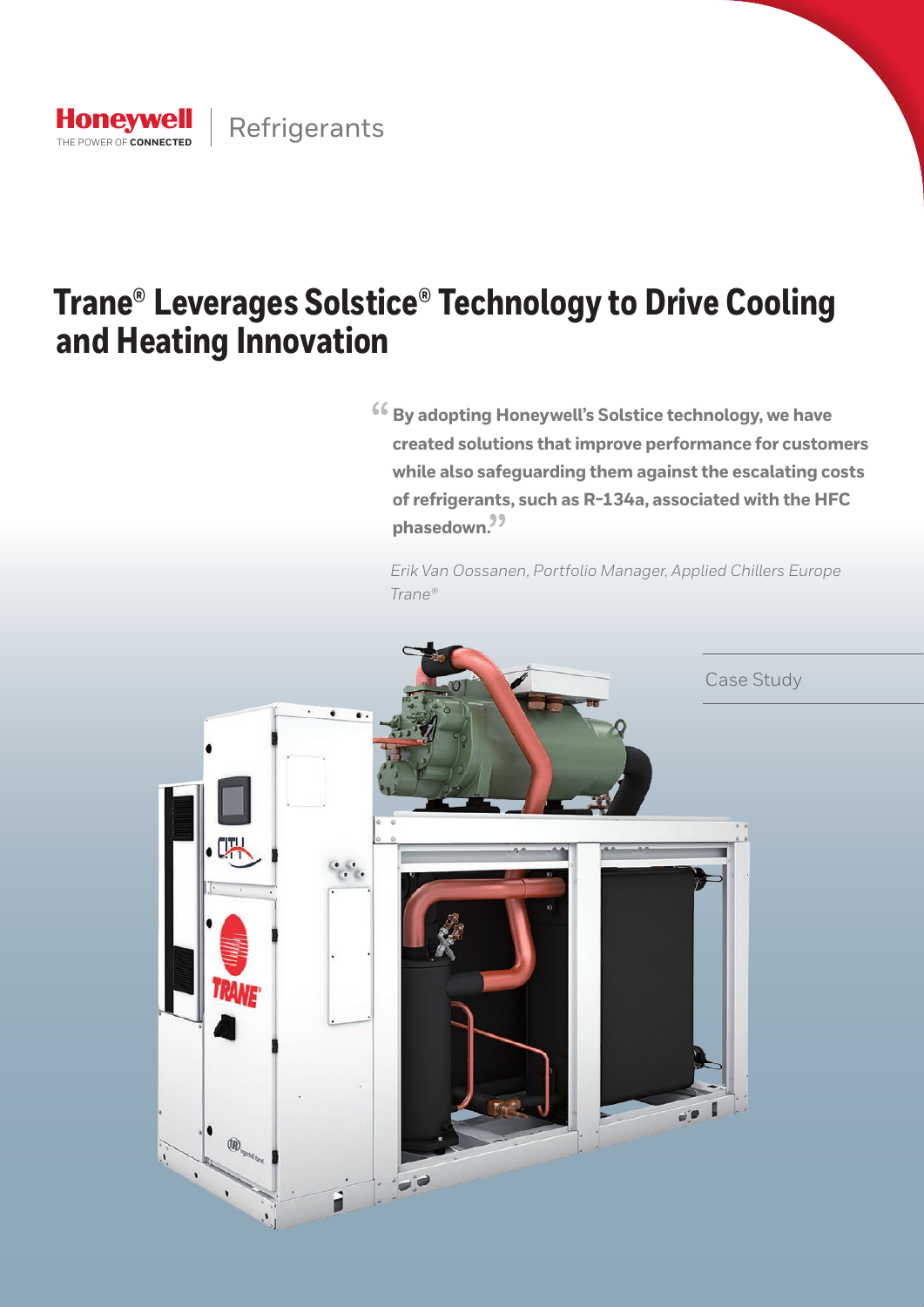**As world-wide demand grows for increasingly efficient products to reduce energy and resource consumption, cooling and heating technology companies are focused on system design that integrates safety, performance and lower environmental impact.** 

**One such business – Trane® – which is part of Ingersoll Rand, is leading the way in leveraging the performance benefits of Honeywell's Solstice low global warming potential (GWP) refrigerants to develop a new generation of HVAC-R systems, replacing refrigerants such as R-134a scheduled for phasedown under F-Gas regulations.** 

**The partnership with Honeywell has enabled Trane® to create new process cooling and heating systems focused on combining low environmental impact with enhanced performance. This includes the launch of its new CITY range, which widens the operating map of compact cooling and heating solutions for smaller commercial buildings by successfully integrating Solstice ze® with screw compressor technology.** 

**The Trane® strategy aligns with the Ingersoll Rand Climate Commitment to achieve a 50 percent reduction in greenhouse gas (GHG) refrigerant footprint of its products by 2020.** 

## **The Needs**

- **• Identify low GWP refrigerants that would meet the exacting requirements of the Ingersoll Rand portfolio of EcoWise products, enabling customers to reduce their GHG footprint and save money without sacrificing performance or safety**
- **• Successfully integrate the selected refrigerants into new product designs to guarantee equivalent or better performance than predecessor refrigerant and chiller combinations**
- **• Adopt refrigerants that not only enhance performance but are proven to be safe to use, are non-toxic and nonflammable\***
- **• Equip customers against the spiralling costs associated with F-Gas HFC phasedown refrigerants, such as R-134a**

*\* Solstice ze is nonflammable below 30 °C*



*Solstice ze (HFO-1234ze)*

## **The Solution**

Honeywell's new generation HFO refrigerants have been widely adopted by Trane® for its cooling and heating systems. In 2014, Trane® specified Solstice zd (R-1233zd), with a GWP = 1, for its ECTV centrifugal chillers and then went on to integrate Solstice ze (R-1234ze), GWP <1, in 2016 for its screw and magnetic levitation chillers and water-to-water heat pumps. In 2018, the company unveiled a breakthrough innovation, harnessing the potential of Solstice ze to widen the operating conditions within the capacity range of scroll compressors to create its new compact CITY cooling and heating offer with screw compressor. The new operating conditions reach -12 °C for process application cooling as well as 80 °C for heating purposes.

## **The Benefits**

- Created wider operating maps for Trane® chillers and heat pumps, opening up new product design opportunities, including the new CITY range of HVAC-R products
- Enhanced system performance in established markets, including data centre applications, and new products for process industries using negative temperature applications, such as food and beverage, replacing natural refrigerants that require significant safety mitigation systems
- Helped improve overall efficiency, with the potential to lower the total cost of system ownership
- Provided environmental preferable solutions that are safe and reliable, offering a near zero GWP alternative to natural refrigerants without any of the inherent safety concerns
- Opened up new process cooling and heating system design innovations, stretching the capacity reach at both ends of the spectrum from 150 kW up to 2800 kW, enabling the introduction of new screw compressor chiller and heat pump systems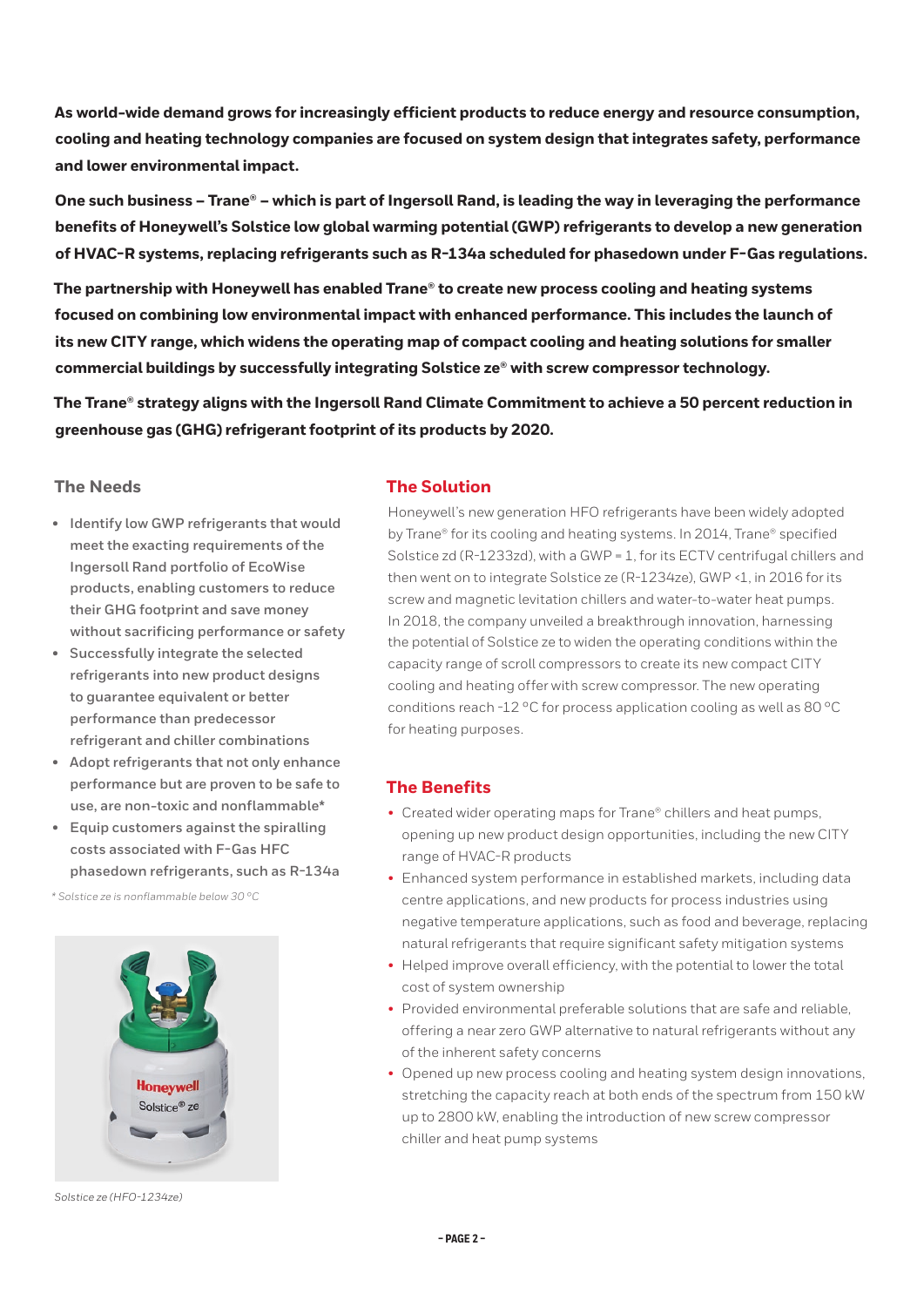

# **CITY Innovation**

Trane® has always taken a leadership position in environmental stewardship by helping building owners meet environmental preferable goals without compromising efficiency, reliability or safety. Now Trane® has developed a new HVAC range for smaller buildings that opens up a new market segment. Until now, there has been no scroll compressor solution using a <1 GWP refrigerant that could deliver the required capacity. However, the operating map of Solstice ze has enabled Trane® to launch its new compact CITY cooling and heating solutions based on screw compressor technology, offering products ranging from 150kW – 400kW.

#### There are three CITY concepts:

**CITY Comfort:** cooling in tight city buildings – the system fits a standard elevator for ease of installation

**CITY Booster:** a heat pump for water sources at 5–30 °C, including district heating schemes and waste water sources, elevating output temperatures to up to 80 °C, from 67 °C achievable previously

**CITY Process:** a dedicated cooling design for process applications down to -12 °C (typically food and drink), overcoming the toxicity and flammability safety concerns associated with 'natural' refrigerants.

# **The Solstice Advantage**

#### **Solstice ze**

Solstice ze refrigerant (HFO-1234ze) is an ultra-low GWP alternative to traditional refrigerants for energy-efficient chillers and/or commercial air conditioning in supermarkets and commercial buildings. With a GWP <1 – a 99.9% reduction in direct impact versus R-134a – it also meets key performance, cost effectiveness and safety criteria.

### **Solstice zd**

Solstice zd (HFO 1233zd) is a nonflammable, ultra-low GWP replacement for R-123 for low pressure centrifugal chillers, offering better capacity and similar efficiency to R-123. With a GWP=1, this refrigerant also offers great potential in high temperature heat pumps. Major chiller manufacturers have already announced product ranges based on Solstice zd.

**With its new CITY range, Trane® has created a new HVAC product that stretches the capacity reach of screw compressor technology, thanks to the application of Solstice ze.**

**This configuration enables enhanced heating solutions to be delivered, with heat pump output temperatures now elevated from 67 °C to 80 °C – allowing building owners to move away from fossil fuel heating systems.**

**"The use of R-1234ze aligns perfectly with our Climate Commitment while supporting our customers' sustainability initiatives. In 2014, Ingersoll Rand publicly committed to increase its energy efficiency and reduce greenhouse gas emissions (GHG) related to its operations and products – the adoption of low GWP refrigerants is very important to these environmental goals and also in helping our customers achieve their own targets."**

*Erik Van Oossanen, Portfolio Manager, Applied Chillers Europe, Trane®*